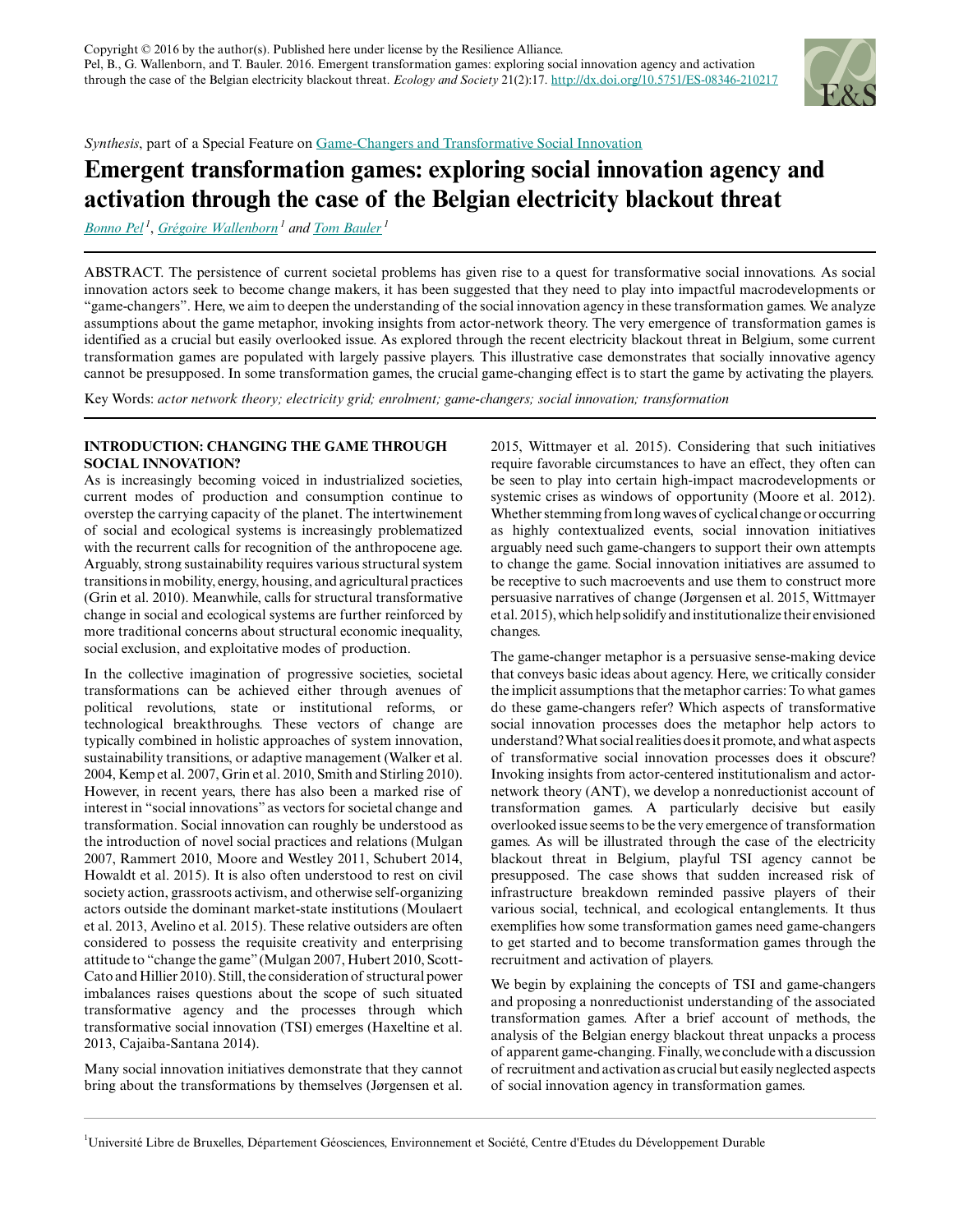#### **GAME-CHANGERS IN TRANSFORMATIVE SOCIAL INNOVATION**

The concept of social innovation is gaining stability and visibility. Well-cited examples of social innovation are sharing schemes, cooperatives, social entrepreneurship, or various forms of ecocommunities. Generally, social innovation is understood to involve the purposive development of new social practices, roles, and relations (Mulgan 2007, Rammert 2010, Moore and Westley 2011, Schubert 2014, Howaldt et al. 2015). Especially in policy circles, social innovation is often characterized as "innovation that is social both in its ends as well as in its means" (Hubert 2010:9). Social innovation can be considered a class of innovations that is different from technical innovation (Franz et al. 2012, Schubert 2014) and a prolongation of socio-technical innovations. The emphasis given to social innovation might reflect a certain disenchantment with the technological reading given to human progress: social innovation is seen to respond to the threats raised or the needs that remain unmet by conventional technology-oriented innovation models and to unlock the petrified societal relations that are typically reproduced in technology-oriented innovation (Jessop et al. 2013). The socially innovative practices and relations are then considered as deliberate challenges to the existing institutional order in which civil society actors and "third-sector" organizations bring forward alternatives to dominant forms of market democracies (Unger 1987, Swyngedouw 2005, Nicholls and Murdock 2012, Moulaert et al. 2013).

As a counterpart and complement to technological innovation, social innovation can be considered as an important source of transformation in coupled socio-technical-ecological systems. Even if seldom discussed explicitly under that header, social innovation is acknowledged as an important aspect of sustainability transitions. Social innovation features particularly prominently in sustainability scenarios such as degrowth, downsizing, and decommodification. Transitions are shifts in coupled systems and require, by definition, a certain degree of social innovation (Moore and Westley 2011, Seyfang and Longhurst 2013). The particular importance of social innovations is further evidenced by the frequent critiques of technological fixes (Geels et al. 2012, Jensen et al. 2012, Verbong and Loorbach 2012) and the emphasis on power relations as a central transitionstheoretical analytical dimension (Smith and Stirling 2010, Avelino 2011, Geels 2014, Hess 2014). Moreover, the transformative potentials of social innovation are implicitly recognized in the somewhat latent social cracks in regime structures (Sheller 2012), shifts in cultural legitimacy (Verhees 2012), and the "critical niche" roles played by community initiatives (Smith et al. 2016). Finally, social innovation is social rather than individual by definition. It revolves around the mesocharacteristic of collectives, which has so evidently been neglected by marketoriented approaches to innovation.

For many reasons, either as complement to technological innovation or in its own right, social innovation can thus be accorded some potential to contribute to transformations. The provided examples also show how social innovation is often understood to revolve around civil society action and grassroots activism and to rest upon the self-organization of actors and the positioning of activities outside of the influence of dominant institutions (Moulaert et al. 2013, Avelino et al. 2015). These

relative outsiders are often considered to develop the critical ideas (Smith et al. 2016) and the creative and enterprising capacities to change the game (Scott-Cato and Hillier 2010, Wittmayer et al. 2015). In this regard, it has been argued how social innovations may become transformative in dispersed, "rhizomic" fashion (Scott-Cato and Hillier 2010) or as informal activities that operate at the interstices of existing institutions (Nicholls and Murdock 2012). Still, many social innovation practices are not that transformative. First of all, social innovation initiatives may aim for local problem solving rather than for societal transformation. Second, there is the sobering circumstance that social innovation agents tend to be weakly positioned in relation to the social structures to transform. The rise of commercialized sharing schemes such as Uber and AirBnB exemplifies how social innovation is easily captured, eventually reproducing rather than transforming dominant societal structures (Pel and Bauler 2014). Likewise, it needs to be considered how the associated new governance arrangements easily introduce new forms of dominance and exclusion or hollow out the democratic governance capacities so dearly needed to regulate markets (Swyngedouw 2005). In generic terms (Cajaiba-Santana 2014), if social innovation initiatives are to realize their transformative potential and to exert influence on the "game", the social innovation field needs to part with its naïvely individualistic understandings of agency.

Regarding the apparent gap between microagency and macrotransformations, there is of course the transitionstheoretical wisdom that the pressures of landscape developments on existing regimes should be seized (Geels and Schot 2007, Grin et al. 2010), and that ongoing developments need to be modulated for favorable coevolution (Rip 2006). Likewise, transformation has often been theorized to require a certain triggering perturbation, crisis (Moore et al. 2014), or "wildcard event" (Walsh et al. 2015) for it to take off. It remains somewhat mysterious how such macrodevelopments could inform situated action, however (Jørgensen 2012). To advance comprehension beyond speculation, it is interesting to consider how social innovation actors do seem to make sense of their transformation situations through certain game-changers (Haxeltine et al. 2013).

This increasingly common term has been used to refer to a wide range of high-impact developments and events (see Tyfield et al. 2010). One can think of Internet 2.0, the rise of the BRICS countries (Brazil, Russia, India, China, and South Africa), or shale gas exploitation. In the context of social innovation, particularly salient game-changers have been observed to be climate change, structural unemployment, the approaching of peak oil, and the recent economic-financial crisis (Hopkins 2008, Klein 2014, Avelino et al. 2015, Jørgensen et al. 2015). Sudden crisis situations (e.g., the Fukushima reactor breakdowns, the food and mouth disease outbreak, and Hurricane Katrina) can similarly act as reminders of risk to society and the associated distribution of evils (Beck 1992).

Social innovation initiatives can be seen to refer to such gamechanging events and developments to understand their agency amid other broader societal forces. They invoke these gamechangers strategically to develop more persuasive narratives of change on alternative futures (Jørgensen et al. 2015, Wittmayer et al. 2015). Still, having sketched how this metaphorical term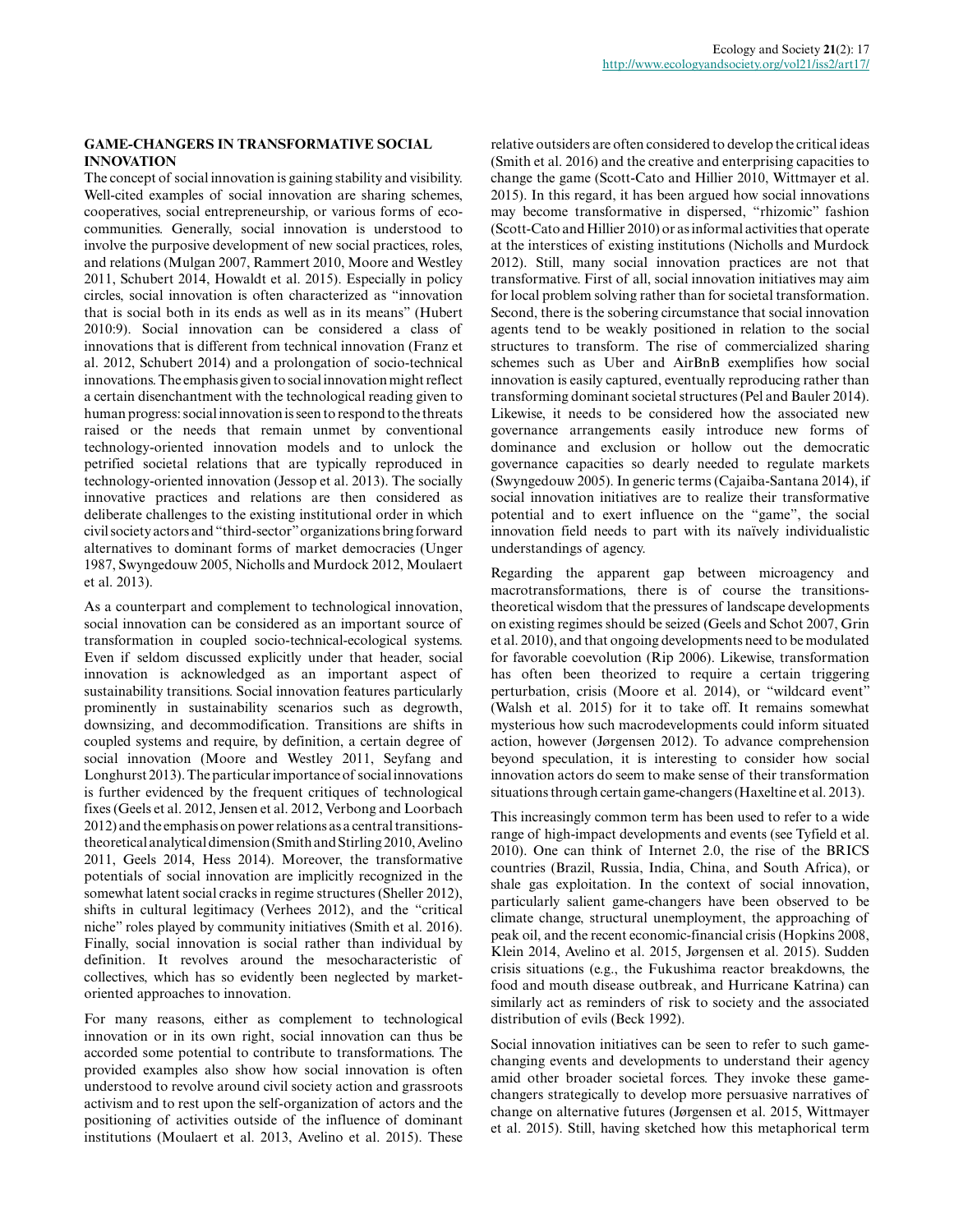helps to make sense of the complex realities of socially innovative attempts at game-changing, it merits critical consideration what assumptions are introduced about the implied transformation games. In the following, we invoke an ANT perspective to question the seemingly self-evident categories of game-changing and quasi-autonomous game-changer events (see Jørgensen 2012). An ANT perspective typically suggests analyzing the assumptions about social innovation agency concealed in the notion of transformation games.

# **FROM GAME-CHANGERS TO TRANSFORMATION GAMES**

The game-changer is a compelling sense-making device and a particularly persuasive metaphor. The rather individualistic, voluntaristic, social innovation striving toward changing the game is balanced with the acknowledgement of broader gamechanging that needs to facilitate or accompany it. Clearly the term does not constitute a clear set of concrete phenomena, however. As with any metaphor, the term is potentially misleading, but also holds the promise of conveying complex relations effectively (Chettiparamb 2006). The term, and the underlying understanding of transformation games, merits consideration for the relations it introduces between the domain of games (and game changes) on the one hand, and the domain of application, i.e., TSI, on the other.

The game metaphor expresses how social innovation is a phenomenon of multiple players and involves stakes and strategies. Moreover, it typically involves maneuvering and repositioning of actors, and processes in which players anticipate and adapt to each others' actions. The game metaphor usefully articulates this agonistic and playful, experimenting side of social innovation, and in particular, the strategic element of outsmarting opponents; that is, TSI tends to involve uphill struggles of subaltern, marginalized groups of actors. In this regard, the term game-changer brings attention to the rules of games, and especially the possibility of moving away from existing equilibria and accepted patterns of play. The metaphor acknowledges the reality of certain regime structures and societal rule sets, but also constitutes a liberating narrative in which the normal patterns can be altered through playful, creative, social innovators or through intervening game-changing developments.

Ostensibly, the game metaphor expresses a substantial amount of TSI complexity. It usefully shakes off idealistic views of TSI by providing a reminder of stakes, winners, and losers. Still, it seems to allude to a slightly naïve, if not deceptive, imagery of purposeful players and their capacities to strategize and successfully implement innovations. Insights from actor-centered institutionalism and ANT help to articulate this suspicion.

First, the typically game-theoretical attention to players' actual interests, prevailing rules, and likely outcomes easily obscures how these may change. Paradoxically, the focus on purposeful actors bypasses how purposes and goals are negotiated with other players and shaped by cultural norms. This is why game theory is better equipped to articulate game structure than game-changing; the groundbreaking work by Axelrod and Hamilton (1981) does not deny this. Most pertinent to TSI games is therefore Scharpf (1997), who developed a sociologically refined understanding of the games real actors play. His important conceptual enrichment is to situate players in complex, multiarena, multilevel games

(Scharpf 1997). This makes for a significantly more dynamic understanding of TSI games. Actors are acknowledged to differ in orientations and capabilities. Furthermore, Scharpf's games are populated by certain constellations of (collective) actors. In turn, these constellations can be played out in a variety of modes of interaction (i.e., cooperative games, voting games, or hierarchical games). Fundamental for this whole portrayal of affairs is that all the above game elements are seen to be shaped by the institutional setting (Scharpf 1997). By implication, gamechanging can take effect through changes on any of these interrelated game elements; this is the very underpinning of steering repertoires such as institutional design and network management (Koppenjan and Klijn 2004). Scharpf's actorcentered institutionalism thus articulates the duality of structure that is arguably an essential aspect of the games (Cajaiba-Santana 2014).

Scharpf (1997) provides a dynamic and typically nonreductionist portrayal of affairs. His game understanding is radicalized usefully by the relational ontology of ANT. The very notion of actor-network expresses similarly how players and games define each other recursively. A second refinement to the game imagery is the typical ANT critique of the anthropocentrism that the game metaphor invites. An ANT perspective reminds us that the very issues of TSI arise through concerns over social-ecological and social-economic couplings (Latour 2004). Law (2006), for example, shows how the foot and mouth disease outbreak crucially revolved around human players' difficulties in controling the nonhuman flows and mobilities created in the meat production system. Latour (1992, 2005) thus famously argued how nonhuman actors account for a significant part of the social order as silent players, without whom the current patterns of play would be inconceivable. Enrolling natural resources and technologies into their production systems, human players have delegated agency to those nonhuman actants. Human players thus become enmeshed in various chains of interdependency between human and nonhuman players. The equilibria that arise between these players (along technical, economical, practical, and ecological rationales) tend to be fragile. These solidarities are arguably crucial game elements. TSI games become dynamic once existing solidarities are found to be disappointing or unsustainable, and roles of particular players become contested.

Third, the players' multiple entwinements and solidarities with nonhuman players also unsettles the seemingly self-evident imagery of players who maneuver through a certain field. This field-player duality is an immediate suggestion of a game metaphor. However, in an ANT understanding, there is no sharp dividing line between acting players and a passive field (Bennett 2005). Agency is fundamentally distributed, and players and field define each other (Law and Hassard 1999). This view underscores how some players seek to stabilize certain network relations, e.g., to build large technical systems (Summerton 1994) or to create irreversible momentum (Hughes 1983), and thus delineate a field in which certain players lead and others are offside. Still, these delineations can be challenged and should not be treated as naturally given. In contrast to the chalk lines of football pitches or the hard delineations of chess boards, TSI games need to be treated as principally open-ended, continuous webs of solidarities. It is essential for the transformative games that the definition of the field, the system to be transformed, and the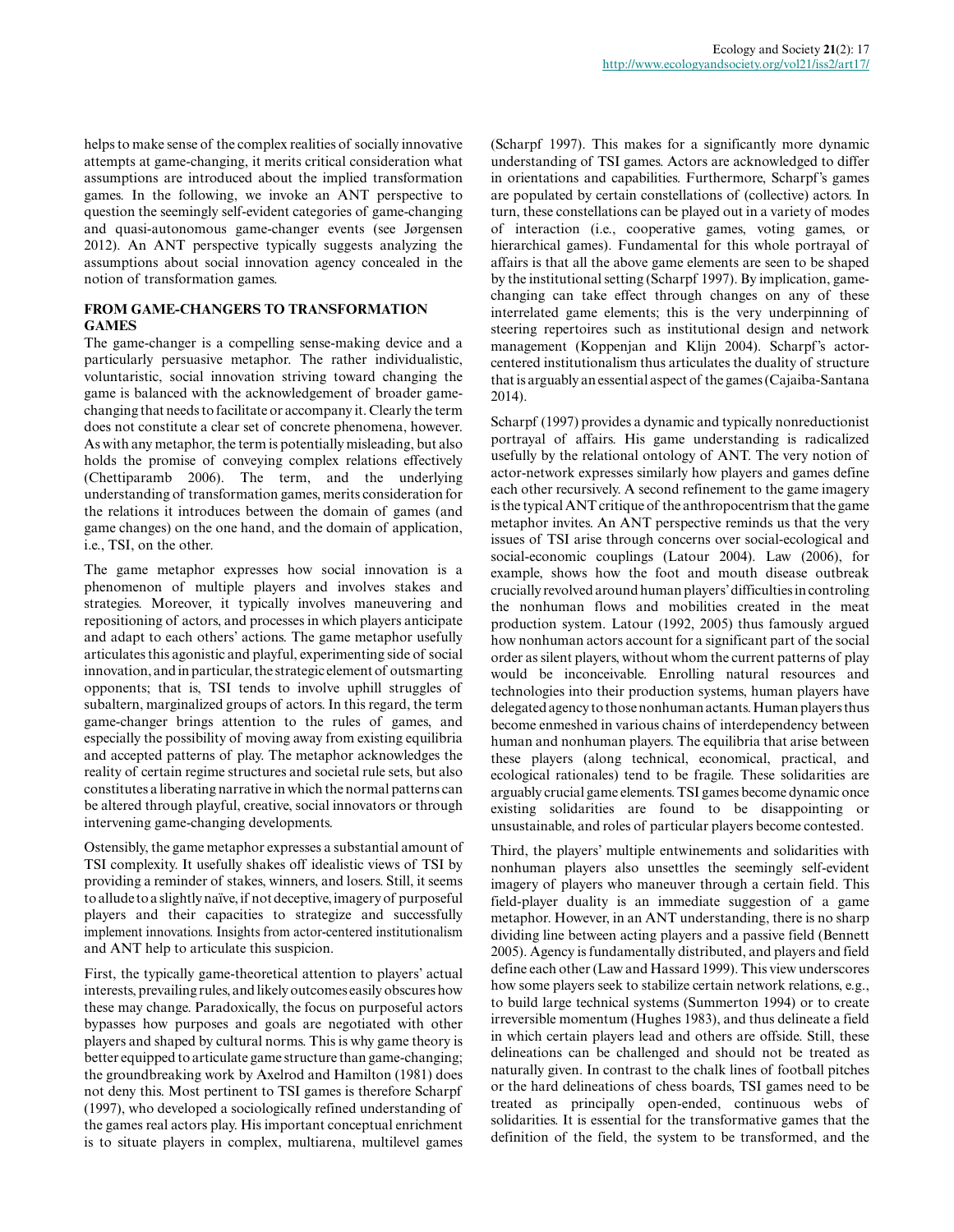players that should be in or out of the arena, tend to be contested (Smith and Stirling 2010, Stirling 2011, Jørgensen 2012).

Fourth, these ANT considerations also question the presupposed purposiveness of the players and the suggested playfulness. The game-changer notion evokes an imagery of games in full swing and of creative players in the heat of the action, only to be suddenly disrupted and driven toward another pattern of play. However, the animated engagement with play is something to be explained (Bennett 2005). It has been problematized, for example, how communities can become adaptive co-managers rather than powerless spectators (Fabricius et al. 2007), and how historically emerged rigidities in society form crucial obstacles in current-day sustainability challenges (Scheffer and Westley 2007). Arguably, it is particularly in TSI games that these processes of historically emerged passivity, and of becoming involved, are pertinent. After all, social innovation can be read as a challenge to technologyoriented, consumer-catering innovation models and their associated petrified institutional structures. Because the delegation of play to nonhuman actants may become problematic, the transformation game may become about the inclusion, recruitment, and activation of sidelined players into the game.

# **METHODS: ILLUSTRATIVE CASE OF AN EMERGENT TRANSFORMATION GAME**

Having outlined some of the particularities of transformation games and associated game-changing, we then developed a less reductionist understanding of these ideas. This approach crucially accounts for players' institutional settings, the social-technicalecological solidarities involved, the contested nature of the playing field, and the problematic involvement of players.

The proposed understanding of TSI games and associated gamechanging will be substantiated through an ANT perspective based on the illustrative case of the 2014–2015 Belgian electricity blackout threat. The revelatory function of a single case study is used to elicit particular aspects of the transformation game (Yin 2003). Drawing on media reports, interviews with actors in the Belgian energy sector (including small consumers), and observational data (Wallenborn and Gaye 2015, Wallenborn 2016), we describe how a sequence of events led to the threat of large-scale electricity blackouts in Belgium. Because this challenge to the electricity provision game seemed unsolvable through regular grid management strategies, alternative ideas about the playing field gained traction. Apart from the increased awareness of shared vulnerabilities, socially innovative ideas and practices gained prominence, such as energy cooperatives, microgrid solutions, experimentation with energy-saving lifestyles, and blackout parties. As a reason to question the normal course of play, the threat provided a potential game-changing event into which social innovation actors hoped to play. In terms of TSI, it disclosed and reasserted new solidarities (beyond the technical and economic ones) and recruited players for a transformation game in which they previously hardly played a part; the case study shows an emergent transformation game.

It could be worthwhile to replicate and compare systematically similar cases of threatened energy blackouts. Instead of such an inductive strategy, this case is used as a paradigmatic exemplar (Flyvbjerg 2006). It serves to illustrate and unfold the theoretical argument. Moreover, in line with the ANT sensitivity to social

realities that are only in the state of becoming (Latour 2005), the very empirical example demonstrates the fundamental difficulty in deciding whether or not a case displays game-changing. As a recently started process, it is as yet unknown whether the threat will eventually be drawn upon successfully by social innovation actors or will turn out as a welcome crisis situation for incumbent actors to legitimize the normal course of play. The case underlines how game-changers are ultimately only identifiable in retrospect, yet are nevertheless used to make sense of present situations and their potentialities. Three salient aspects of the transformation game will be highlighted, namely, the solidarities involved, the field demarcations at issue, and the recruitment dynamics.

## **THE BELGIAN ELECTRICITY BLACKOUT THREAT**

In August 2014, the Belgian government announced that the country might be lacking electricity during the upcoming winter of 2014–2015 because of the unexpected closure of three nuclear power plants: Doel 3 and Tihange 2 had been shut down following unexplained anomalies in the reactor vessels, and Doel 4 had been stopped because of an act of sabotage. This nuclear shutdown (3 GW) represents approximately one-quarter of Belgian peak consumption (13 GW). Because Belgium was already at the edge of provision, and because electricity imports are technically limited (3.5 GW) and unreliable (the bordering countries might need their electricity at peak hours), federal authorities had developed an emergency plan by September 2014. Load would be shed for defined parts of the grid at peak hours (SPF Economy 2015), i.e., parts of the electricity grid would be shut down temporarily. Elia, the Belgian transmission system operator, announced on 13 September 2014 that load might be lacking for 49 to 116 h for the upcoming winter.

As a complementary strategy to the load shedding plan, federal authorities issued a communication plan in November 2014 (Offon, <http://offon.be/>). The plan specified procedures for warning all institutional and societal players (households, enterprises, industries, and administrations) of upcoming bottlenecks (and shut-downs), and explicitly asked the involved players to reduce their electricity consumption during these key hours of shortage. A collective solidarity-based near-to-real-time demand-management experiment was born, with the intention of avoiding unplugging whole parts of the Belgian electricity grid. How exactly the household, institutional, and economic or industrial players were meant to deal with their unmet electricity demand was largely left to collective creativity. However, alternative and institutional players also turned to investigating social innovation practices as collective, demand-sided means to supersede or complement the (individualistic, supply-sided) acts of buying diesel- or petrol-fueled electricity generators.

Although the load shedding plan was not implemented during winter 2014–2015, because of a relatively mild winter and massive electricity imports from surrounding countries, the processes involved show interesting features of transformation games, and particularly, how they come into being.

#### **Solidarities: learning about linkages**

Nonhumans play a crucial role in the interactions between natural and social systems, which interactions can be characterized as solidarities. The Belgian blackout case clearly illustrates this idea. The apparently precarious electrical grid can be considered as a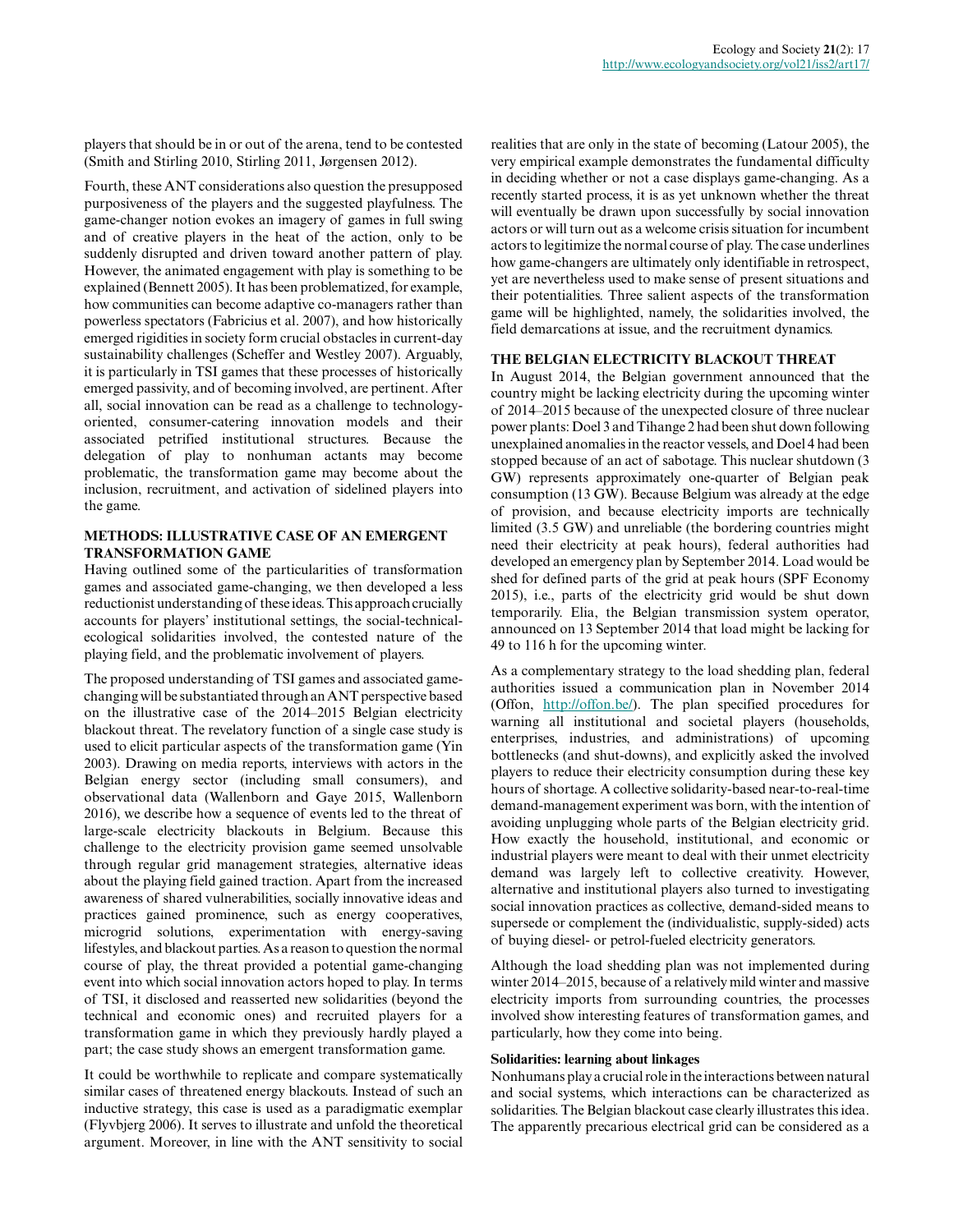big game involving many players, with nonhuman actors as essential parts of it. Similar to a symbiosis, solidarity empowers each actor that participates in the networked action. In its widest acceptation, the grid solidarity on which the load-shedding plan explicitly relies encompasses not only human players but also the sources of energy production, electrical currents, wires, machines, prices, producers, transmitters, distributors, regulations, and many more actants. This solidarity, and the electricity game itself, is typically not perceived as long as electricity production and consumption are adequately coordinated by machinery, engineering ingenuity, and experience. The electricity game is really an assemblage of players and nonhuman actants in which the different kinds of solidarities can really be revealed only through actual or threatened dysfunction (Bennett 2005).

In the Belgian case, grid solidarity went unnoticed as long as the game continued. However, through a sequence of events, three crucial elements of this apparently self-evident grid solidarity suddenly left the game: the three nuclear plants as sources of power production. This brought to light a whole series of more specific kinds of solidarities. First, the essential technical solidarity became apparent, i.e., the technical grid-defined requirement that production and consumption of electricity are to be tightly balanced at all times, i.e., through a set of automatic and manual devices, the frequency of the grid is maintained within a narrow interval around 50 Hz. From an ANT point of view, that frequency stability is the technical actor that makes the network exist. This technical solidarity is organized so that the grid is acting more or less out of itself, leaving most players with the simple role of consumers. Second, a whole set of other solidarities were publicly revealed through the blackout threat. Economic solidarity, for example, links the reactors, alternative energy sources, producers, and consumers together in an energy market in which prices, subsidies, taxations, and costs, and their modeled developments, were assumed to interact. Third, environmental associations emphasized that ecological solidarities were also in play, arguing that renewable energy sources could be an alternative to nuclear power sources.

In the end, additional solidarities came into view. It became more evident how consuming players were actually strongly associated with each other through their individual dependences on the grid, e.g., as individual consumers (industrial or private), household members, or community members. A typical example was the advice to consumers not to take showers or wash clothes at peak consumption times, and a controversy arose about the importance of charging mobile telephones during peaks. As different kinds and levels of solidarities became visible, it became less evident what the grid and its management comprised and did not comprise. In the end, the emergence of these complementary or conflicting solidarities opened up a process in which the electricity game and its playing field were redefined.

#### **A shifting field**

As long as electricity grids are designed to provide sufficient energy flows from centralized power plants, the game remains largely encapsulated in the maintenance of the technical solidarity. In the 1980s, this unified field definition had been challenged by politics. The liberalization of electricity markets, splitting the competences of production, transmission, and distribution, was a deliberate game-changer endorsed by governments who asserted, and were convinced, that the new game would also be profitable to consumers (Pollitt 2012). Liberalization changed the rules of the game, even recruiting new players, in obliging, for example, consumers to consult tariff lists. The ensuing emphasis on economic solidarities helped to associate electrical flows to trade values as they form on markets every hour. As the hourly electricity price became a main actor on the grid, businesses became connected with customers. Small consumers (e.g., households and small and medium-sized enterprises) have proven difficult to be enrolled in the new game, however (Strengers 2013). Their possible moves remain limited to an incidental change of electricity supplier, and there are few indications of consumers shifting their consumption practices more structurally. Thus, despite the incitement of play intended with the liberalization game-changer, for many the game had hardly begun.

The load shedding plan also ran into the reality of political opposition and distributional tensions within the supposedly unitary playing field. Public debates emerged over the consequences of the programmed prioritizations between different types of players that should, in any case, be kept on the grid (e.g., industries vs. households, rural vs. urban). These tensions and divisions brought forward markedly different delineations of the game. Players advocating political alternatives emphasized the many social and ecological solidarities at play. For them, the field was much larger and systemic than it was portrayed to be by the dominant actors, an indication of a more general governance failure and an opportunity for renewal and experimentation. At the microscale, for instance, citizen associations called for experimental blackout parties, turning the absence of electricity into an opportunity to gather neighbors and develop collective engagement. At the macroscale, a green electricity provider tested the mobilization of 110 voluntary households in asking them via SMS (short message service) to reduce their energy consumption during three hours on a specific day. Likewise, a green consultant initiated a collective experiment through the "first civic and collaborative plan of electricity demand reduction" (Citizens' Reserve: [http://www.citizensreserve.](http://www.citizensreserve.be/) [be\)](http://www.citizensreserve.be/). All were social innovations in the making.

In contrast, the existing economic, technical, and grid solidarities created countervailing forces against the idea of a shifting field. The imagined measures and policies to respond to the blackout threat have been focusing on changing the technical and economic rules. Technically, the objective was to identify districts that could be safely disconnected. Economically, an increase in supplydemand balance fines for electricity providers was implemented. Authorities have prioritized technical fixes and economic instruments also for lack of knowledge about final users' behavioral responses to the communications about scarcity and appeals for reduced energy use. Only a real experiment might have shown how load shedding and blackouts might be circumvented through the recruitment of consumers as players.

#### **Recruitment and activation: becoming a player**

The blackout threat appeared as a promising possible gamechanger to those particular actors who had recognized the problematic state of technical, economic, ecological, and social solidarities beforehand. Unlike most of the actors involved, they had already considered the necessity of changing the rules. More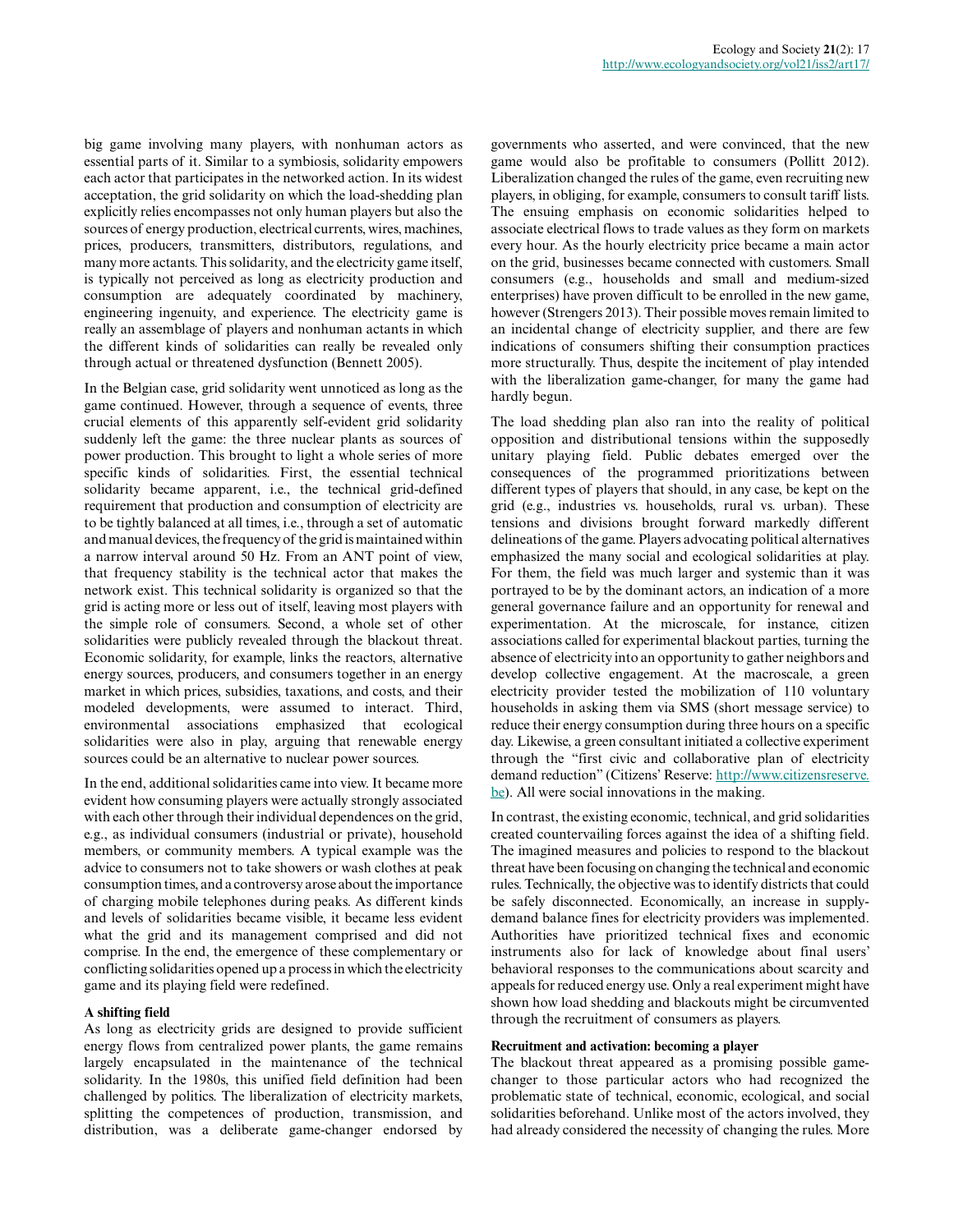generally, the case reveals a mixed picture regarding players' constitutions. Regarding the dominant economic and technical solidarities and the associated delineations of the playing field, many alleged players were hardly aware of any game changing. Finding themselves as players in the game for the first time, for them, the transformation game was either only beginning or just a transient accident.

There is evidence that the blackout threat was interpreted in accordance with the prevalent solidarities. Tellingly, the Federal Plan Bureau communicated that one hour of daytime blackout would cost half of its normal GDP worth (Devogelaer 2014). This kind of calculation reinforces the idea that electricity is vital to the economy and that provision should be ensured by all means. In public debates and forums, some Belgians thus blamed either authorities or producers for their improvidence, confirming the situation in which agency and play are delegated to the producers. Meanwhile, several nonhuman actors were recruited as reliable allies. At the grid level, solutions were sought in increasing production capacities or larger international connectivity. At the individual level, the thriving sale of diesel- or petrol-powered electricity generators displayed not only the vital importance attached to continued provision of electricity, but also revealed a lack of trust in collective solutions. Moreover, load shedding was generally not considered as an interesting collective experiment. Instead, it appeared to many players as something that should and could be avoided through better technological investments and adequate prices. More generally, players remained unsure whether and how others would act in response to the signals of the load-shedding plan. Next to the signals of emerging collective and socially innovative action, there were also the less optimistic suspicions that overly playful free-rider behaviors would arise.

Debates about the load-shedding plan uncovered how very few people understood how the grid works, and which responsibilities and stakeholders are involved. Environmental associations were prompt to enter the game, trying to show that load shedding, in reducing and shifting electricity consumption, could have collective learning effects that are needed to incorporate increases in intermittent sources. The associated environmental solidarities were generally not exhibited, however, because environmental associations preferred to insist on immediate actions (decreasing electricity consumption) rather than on long-term solutions. Changing the game in this case would arguably involve a broader learning process, stimulated through diverse experimentations (Dupuy 2004). Crucially, the techno-economic fixes were premised on the idea that experimentation would be too chancy. These fixes basically confirmed the prevailing rules of the game.

Most of the grid players thus seemed unaware of their game involvement. A majority of consumers realized for the first time that their access to electricity is directly connected to that of other consumers. A kind of solidarity of uses emerged, made apparent through the circumstances. The mere announcement of a possible blackout and the subsequent discussions have changed social representations of the grid, revealing the solidarities in which daily practices are enmeshed, and the shares and stakes in game participation. The grid has gained presence: the television weather forecast has even inserted a daily communiqué regarding the state of the grid.

Opting for eco-power, energy saving, and having an interest to be engaged in energy communities or other socially innovative activities are ways of playing well beyond the traditional roles of passive and individualized consumption. These modes of play have spread beyond the alternative communities. Even more so, some of these socially innovative players seized the blackout threat as an opportunity for arguing that another grid is possible. Microgrids have, for instance, been mobilized as a possible answer to disruptions. Providing local resilience rather than the current grid-defined resilience, they would make the game more sustainable.

The further course of play, and therefore the extent of gamechanging, is fundamentally uncertain. Because the load-shedding plan was not activated during the winter of 2014–2015, it is essentially unknown how players would really have acted. Previous experiences in other countries have proven that alerts of forthcoming threats can temporarily change the game, provided that players receive clear and only incidental alerts to do so (Meier 2005, Pasquier 2011, Strengers 2013). Moreover, the Fukushima disaster and the entailed nuclear power plant closures in Japan have been followed by drastically reduced electricity consumption. Still, the Belgian game has its own history in which solidarities, field demarcations, and dispositions of players have been formed. It is therefore likely to take its own course in times of load shedding. As long as the blackout threat is not perceived as something inherent to an unsustainable socio-technical system, but is rather blamed on specific human players (for example, incompetent engineers or partisan politicians or lobbyists), petrified technical and economic solidarities may even be confirmed. However, the threat does seem to have initiated some game-changing. It did evoke new representations of the grid, impulses toward experimentation and collective solutions, awareness of nontechnical and noneconomic solidarities, and deeper engagements with the associated players. In short, the blackout threat did unleash a degree of social innovation agency into the game. Even if the threat did not materialize into a gamechanging event that helped the social innovation initiatives to achieve substantial transformative changes, its very hypothesis and possibility crucially induced change at the level of the transformation game. It started the game and recruited and activated its players. Or more precisely, the perceived threat showed activation of the players, and the ensuing transformation game, as a realistic possibility.

## **CONCLUSION: EMERGENT TRANSFORMATION GAMES**

The game-changer term is a metaphor that helps actors to make sense of TSI processes. Considering the apparent persuasiveness and associated performativity of the metaphor, we have critically explored the assumptions it carries about social innovation agency. Invoking insights from actor-centered institutionalism and ANT, we developed a nonreductionist account of transformation games. Through an exploration of the Belgian electricity blackout threat example, the following can be concluded.

A first observation is that the game metaphor is indeed a valuable sense-making device. It does seem to convey some essences of TSI processes that similar notions such as landscape pressures or wildcard events do not achieve through their less immediate and rich imageries. The game metaphor articulates well the alternative courses of play and the alternative rules that social innovation actors seek to promote. It articulates that regime-like societal rules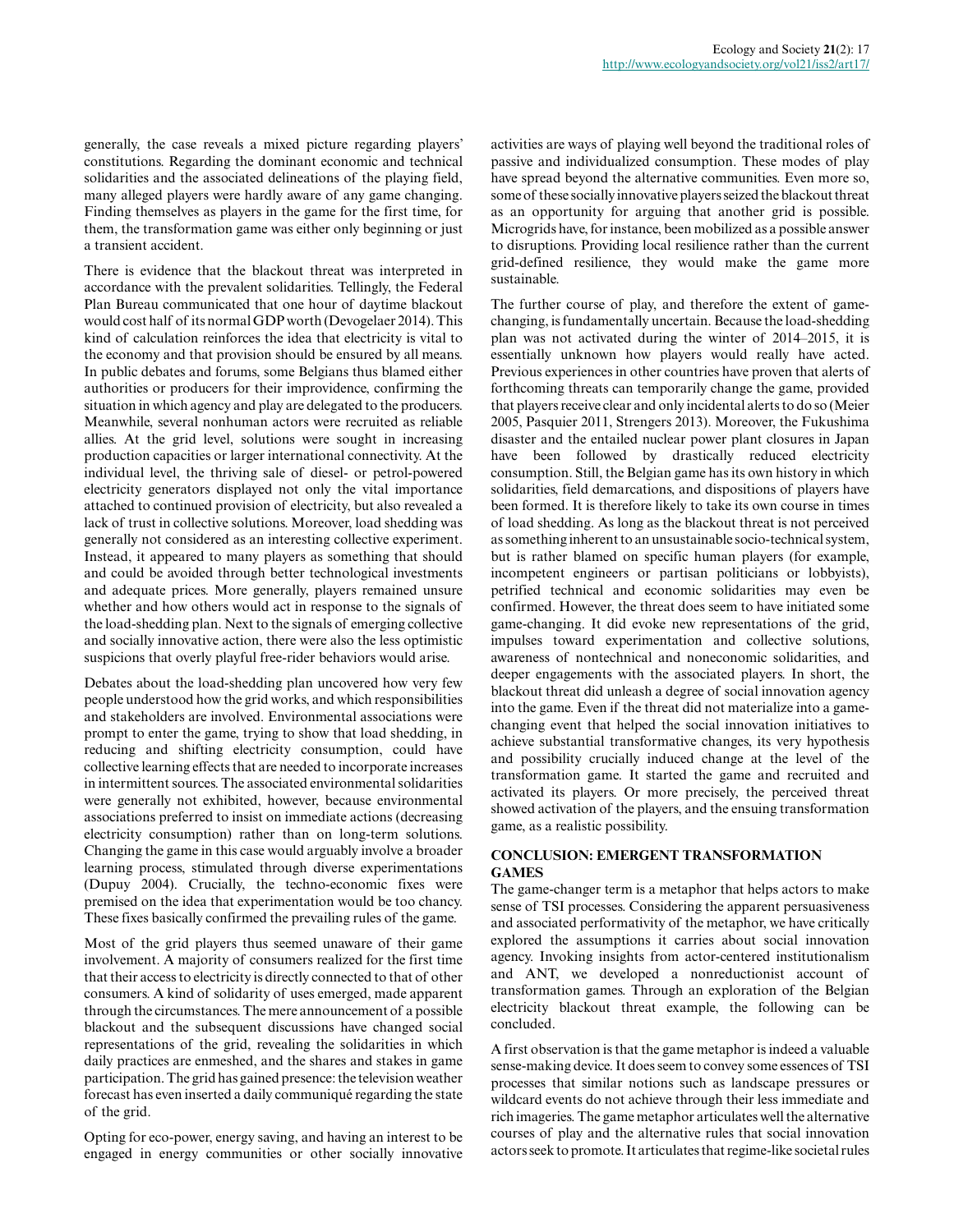are involved, and likewise expresses agonistic elements of TSI processes such as winning and losing: Will others go along in the collective alternative practices of electricity use, or free-ride individually instead? Finally, it expresses some of the voluntarism, creativity, and playfulness that seem characteristic for social innovations as sources of transformation. The initiatives toward blackout parties underlined how TSI players want the game to be meaningful, and fun too.

Still, there are some aspects of TSI that the game metaphor easily obscures and some unwarranted assumptions that it introduces. A second observation is that these transformation games tend to involve coupled social systems, which are structured through players' entwinements with nonhuman players. Many kinds of such solidarities can be at play simultaneously, and they may change over time. The blackout threat case highlighted how technical and economic solidarities tend to dominate play. As the normal course of play was disrupted by the blackout threat, ecological and practical solidarities gained some prominence. Crucially, the very circumstance of solidarities became more apparent to the players. The game metaphor, with its emphasis on play, carries some unwarranted anthropocentrism. This easily weakens human players' sense of the interdependencies involved.

Third, the very reference to the game easily reifies the playing fields that in TSI processes tend to be unclear and contested. It is true that many political games are fought between well-known constellations of actors and institutions and over fairly welldemarcated systems. Still, in TSI games, these very delineations and their stabilities are meant to be at stake. The case highlighted how considerations of not only insiders vs. outsiders and economic vs. environmental values, but also distribution between social groups and regions, led to divergent understandings of what the playing field comprised.

Finally, a particularly salient aspect of the transformation game seems to be the recruitment and activation of its players. The game metaphor introduces an imagery of games in full swing, and of players in the heat of the action suddenly led into a new course of play through game-changers. This imagery has been shown to be somewhat misleading. The threat of blackout did ignite some ambitions toward TSI. Because the blackout was only hypothetical, however, old patterns of play persisted, but there were clear glimpses of other agency and play. Moreover, the blackout threat laid bare the passivity of a significant share of the alleged players, and crucially recruited and activated them into a transformation game that was just emerging.

The observed importance of activation is worthwhile considering for its broader implications. It addresses a paradox of transformative agency that might apply more generally to TSI processes. The electricity blackout example seems not to be the only case in which the systemic rigidities (Scheffer and Westley 2007) in energy production are problematized by social innovation initiatives. Outsider social innovation initiatives typically challenge the earlier delegations of agency onto nonhuman actants and the associated system builders (Chilvers and Longhurst 2016, Smith et al. 2016). Similar TSI activities toward inclusion and activation can be observed beyond the energy system (Jørgensen et al. 2015). Still, the observed activation and recruitment of nonplayers shows a paradoxical trait of TSI agency (see van Oenen 2006, Pel 2016). The rise of social

innovation shows dissatisfaction with petrified social structures and the ensuing offside positions of many players. It may also simultaneously demonstrate the difficulty of acting and transforming because of the very passivity of players that has emerged. Particularly in the context of transformation games that have yet to emerge, the performative power of the game-changer metaphor merits that it be taken well into account.

# *Responses to this article can be read online at:* [http://www.ecologyandsociety.org/issues/responses.](http://www.ecologyandsociety.org/issues/responses.php/8346) [php/8346](http://www.ecologyandsociety.org/issues/responses.php/8346)

## **Acknowledgments:**

*This article is based on research carried out as part of the Transformative Social Innovation Theory ("TRANSIT") project, funded by the European Union's Seventh Framework Programme (FP7) under grant agreement 613169.*

## **LITERATURE CITED**

Avelino, F. 2011. *Power in transition: empowering discourses on sustainability transitions.* Dissertation. Erasmus University, Rotterdam, The Netherlands. [online] URL: [http://hdl.handle.](http://hdl.handle.net/1765/30663) [net/1765/30663](http://hdl.handle.net/1765/30663)

Avelino, F., A. Dumitru, N. Longhurst, J. Wittmayer, S. Hielscher, P. Weaver, C. Cipolla, R. Afonso, I. Kunze, J. Dorland, M. Elle, B. Pel, T. Strasser, R. Kemp, and A. Haxeltine. 2015. *Transitions towards 'new economies'? A transformative social innovation perspective.* TRANSIT Working Paper 3. TRANSIT, Rotterdam, The Netherlands. [online] URL: [http://www.transitsocialinnovation.](http://www.transitsocialinnovation.eu/content/original/Book%20covers/Local%20PDFs/180%20TRANSIT_WorkingPaper3_NewEconomy_Avelinoetal_September2015.pdf) [eu/content/original/Book%20covers/Local%20PDFs/](http://www.transitsocialinnovation.eu/content/original/Book%20covers/Local%20PDFs/180%20TRANSIT_WorkingPaper3_NewEconomy_Avelinoetal_September2015.pdf)

[180%20TRANSIT\\_WorkingPaper3\\_NewEconomy\\_Avelinoetal](http://www.transitsocialinnovation.eu/content/original/Book%20covers/Local%20PDFs/180%20TRANSIT_WorkingPaper3_NewEconomy_Avelinoetal_September2015.pdf) [\\_September2015.pdf](http://www.transitsocialinnovation.eu/content/original/Book%20covers/Local%20PDFs/180%20TRANSIT_WorkingPaper3_NewEconomy_Avelinoetal_September2015.pdf)

Axelrod, R., and W. D. Hamilton. 1981. The evolution of cooperation. *Science* 211(4489):1390-1396. [http://dx.doi.org/10.1126/](http://dx.doi.org/10.1126/science.7466396) [science.7466396](http://dx.doi.org/10.1126/science.7466396)

Beck, U. 1992. *Risk society: towards a new modernity.* Sage, London, UK.

Bennett, J. 2005. The agency of assemblages and the North American blackout. *Public Culture* 17(3):445. [http://dx.doi.](http://dx.doi.org/10.1215/08992363-17-3-445) [org/10.1215/08992363-17-3-445](http://dx.doi.org/10.1215/08992363-17-3-445)

Cajaiba-Santana, G. 2014. Social innovation: moving the field forward. A conceptual framework. *Technological Forecasting and Social Change* 82:42-51.<http://dx.doi.org/10.1016/j.techfore.2013.05.008>

Chettiparamb, A. 2006. Metaphors in complexity theory and planning. *Planning Theory* 5(1):71-91. [http://dx.doi.](http://dx.doi.org/10.1177/1473095206061022) [org/10.1177/1473095206061022](http://dx.doi.org/10.1177/1473095206061022)

Chilvers, J., and N. Longhurst. 2016. Participation in transition (s): reconceiving public engagements in energy transitions as coproduced, emergent and diverse. *Journal of Environmental Policy and Planning, in press.* <http://dx.doi.org/10.1080/1523908X.2015.1110483>

Devogelaer, D. 2014. *Belgische black-outs berekend een kwantitatieve evaluatie van stroompannes in België.* Federaal Planbureau, Brussels, Belgium.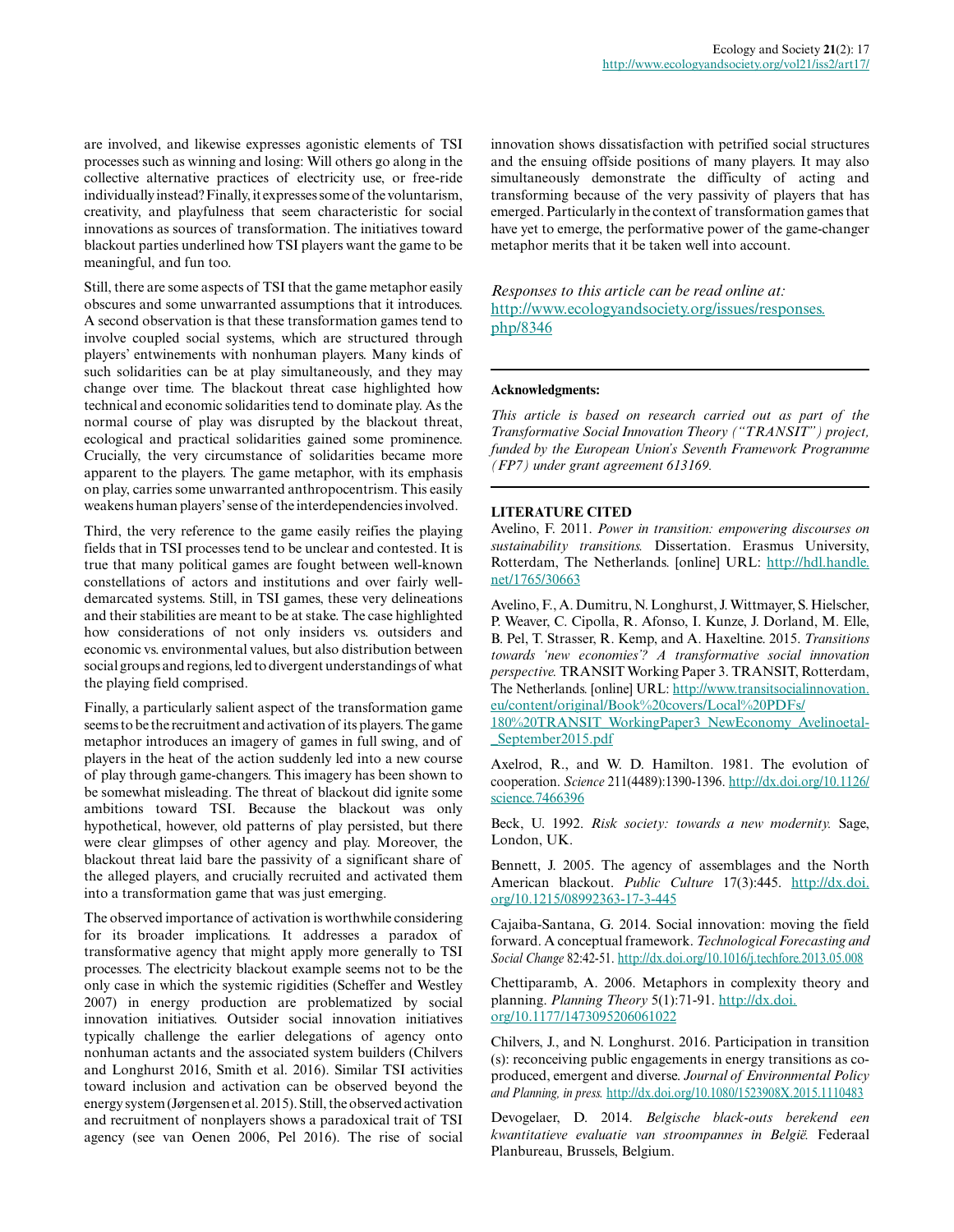Dupuy, J. P. 2004. *Pour un catastrophisme éclairé.* Seuil, Paris, France.

Fabricius, C., C. Folke, G. Cundill, and L. Schultz. 2007. Powerless spectators, coping actors, and adaptive co-managers: a synthesis of the role of communities in ecosystem management. *Ecology and Society* 12(1):29. [online] URL: [http://www.ecologyandsociety.](http://www.ecologyandsociety.org/vol12/iss1/art29/) [org/vol12/iss1/art29/](http://www.ecologyandsociety.org/vol12/iss1/art29/)

Flyvbjerg, B. 2006. Five misunderstandings about case-study research. *Qualitative Inquiry* 12(2):219-245. [http://dx.doi.](http://dx.doi.org/10.1177/1077800405284363) [org/10.1177/1077800405284363](http://dx.doi.org/10.1177/1077800405284363)

Franz, H.-W., J. Hochgerner, and J. Howaldt. 2012. Challenge social innovation: an introduction. Pages 1-16 *in* H.-W. Franz, J. Hochgerner, and J. Howaldt, editors. *Challenge social innovation: potentials for business, social entrepreneurship, welfare and civil society.* Springer, Berlin, Germany. [http://dx.doi.](http://dx.doi.org/10.1007/978-3-642-32879-4_1) [org/10.1007/978-3-642-32879-4\\_1](http://dx.doi.org/10.1007/978-3-642-32879-4_1) 

Geels, F. W. 2014. Regime resistance against low-carbon transitions: introducing politics and power into the multi-level perspective. *Theory, Culture and Society* 31(5):21-40. [http://dx.](http://dx.doi.org/10.1177/0263276414531627) [doi.org/10.1177/0263276414531627](http://dx.doi.org/10.1177/0263276414531627)

Geels, F., R. Kemp, G. Dudley, and G. Lyons. 2012. *Automobility in transition: a socio-technical analysis of sustainable transport.* Routledge, New York, New York, USA.

Geels, F. W., and J. Schot. 2007. Typology of sociotechnical transition pathways. *Research Policy* 36(3):399-417. [http://dx.doi.](http://dx.doi.org/10.1016/j.respol.2007.01.003) [org/10.1016/j.respol.2007.01.003](http://dx.doi.org/10.1016/j.respol.2007.01.003)

Grin, J., J. Rotmans, and J. Schot. 2010. *Transitions to sustainable development: new directions in the study of long term transformative change.* Routledge, New York, New York, USA.

Haxeltine, A., F. Avelino, J. Wittmayer, R. Kemp, P. Weaver, J. Backhaus, and T. O'Riordan 2013. *Transformative social innovation: a sustainability transitions perspective on social innovation.* NESTA, London, UK. [online] URL: [http://kemp.](http://kemp.unu-merit.nl/pdf/Haxeltine%20et%20al.%202013%20TSI%20Transition%20Perspective.pdf) [unu-merit.nl/pdf/Haxeltine%20et%20al.%202013%20TSI%20Transition%](http://kemp.unu-merit.nl/pdf/Haxeltine%20et%20al.%202013%20TSI%20Transition%20Perspective.pdf) [20Perspective.pdf](http://kemp.unu-merit.nl/pdf/Haxeltine%20et%20al.%202013%20TSI%20Transition%20Perspective.pdf)

Hess, D. J. 2014. Sustainability transitions: a political coalition perspective. *Research Policy* 43(2):278-283. [http://dx.doi.](http://dx.doi.org/10.1016/j.respol.2013.10.008) [org/10.1016/j.respol.2013.10.008](http://dx.doi.org/10.1016/j.respol.2013.10.008)

Hopkins, R. 2008. *The transition handbook.* Green Books, Totnes, UK.

Howaldt, J., R. Kopp, and M. Schwarz. 2015. On the theory of social innovations: Tarde's neglected contribution to the development of a sociological innovation theory. Beltz Juventa, Weinheim, Germany. [online] URL: [http://nbn-resolving.de/urn:](http://nbn-resolving.de/urn:nbn:de:0168-ssoar-419633) [nbn:de:0168-ssoar-419633](http://nbn-resolving.de/urn:nbn:de:0168-ssoar-419633)

Hubert, A. 2010. *Empowering people, driving change: social innovation in the European Union.* Bureau of European Policy Advisors. Publications Office of the European Union, Luxembourg City, Luxembourg. [online] URL: [http://ec.europa.](http://ec.europa.eu/DocsRoom/documents/13402/attachments/1/translations/en/renditions/pdf) [eu/DocsRoom/documents/13402/attachments/1/translations/en/renditions/](http://ec.europa.eu/DocsRoom/documents/13402/attachments/1/translations/en/renditions/pdf) [pdf](http://ec.europa.eu/DocsRoom/documents/13402/attachments/1/translations/en/renditions/pdf)

Hughes, T. 1983. *Networks of power: electrification in Western society 1880–1930.* JHU Press, Baltimore, Maryland, USA.

Jensen, J., M. S. Jørgensen, M. Elle, and E. H. Lauridsen. 2012. Has social sustainability left the building? The recent conceptualization of "sustainability" in Danish buildings. *Sustainability: Science, Practice, and Policy* 8(1):94-105.

Jessop, B., F. Moulaert, L. Hulgård, and A. Hamdouch. 2013. Social innovation research: a new stage in innovation analysis? Pages 110-130 *in* F. Moulaert, D. Maccallum, A. Mehmood, and A. Hamdouch, editors. *The international handbook on social innovation: collective action, social learning and transdisciplinary research.* Edward Elgar, Cheltenham, UK.

Jørgensen, M. S., J. Dorland, B. Pel, and J. Wittmayer. 2015. *Characterisation and comparison of case study findings - Batch 1 cases.* TRANSIT deliverable 4.2. Transit, Rotterdam, The Netherlands.

Jørgensen, U. 2012. Mapping and navigating transitions—the multi-level perspective compared with arenas of development. *Research Policy* 41(6):996-1010. [http://dx.doi.org/10.1016/j.](http://dx.doi.org/10.1016/j.respol.2012.03.001) [respol.2012.03.001](http://dx.doi.org/10.1016/j.respol.2012.03.001) 

Kemp, R., D. Loorbach, and J. Rotmans. 2007. Transition management as a model for managing processes of co-evolution towards sustainable development. *International Journal of Sustainable Development and World Ecology* 14(1):78-91. [http://](http://dx.doi.org/10.1080/13504500709469709) [dx.doi.org/10.1080/13504500709469709](http://dx.doi.org/10.1080/13504500709469709)

Klein, N. 2014. Climate change is a people's shock. *The Nation* September 16, 2014. [online] URL: [http://www.thenation.com/](http://www.thenation.com/article/181621/climate-change-peoples-shock) [article/181621/climate-change-peoples-shock](http://www.thenation.com/article/181621/climate-change-peoples-shock)

Koppenjan, J. F. M., and E. H. Klijn. 2004. *Managing uncertainties in networks: a network approach to problem solving and decision making.* Routledge, New York, New York, USA.

Latour, B. 1992. Where are the missing masses? The sociology of a few mundane artifacts. Pages 225-258 *in* W. Bijker and J. Law, editors. *Shaping technology/building society: studies in sociotechnical change.* MIT Press, Cambridge, Massachusetts, USA.

Latour, B. 2004. Why has critique run out of steam? From matters of fact to matters of concern. *Critical Inquiry* 30(2):225-248. <http://dx.doi.org/10.1086/421123>

Latour, B. 2005. *Reassembling the social: an introduction to actornetwork theory.* Oxford University Press, Oxford, UK.

Law, J. 2006. Disaster in agriculture: or foot and mouth mobilities. *Environment and Planning A* 38(2):227-239. [http://dx.doi.](http://dx.doi.org/10.1068/a37273) [org/10.1068/a37273](http://dx.doi.org/10.1068/a37273)

Law, J., and J. Hassard. 1999. *Actor network theory and after.* Wiley-Blackwell, Oxford, UK.

Meier, A. 2005. *Saving electricity in a hurry: dealing with temporary shortfalls in electricity supplies.* Organisation for Economic Co-operation and Development and International Energy Agency, Paris, France. [online] URL: [https://www.iea.org/](https://www.iea.org/publications/freepublications/publication/savingelec.pdf) [publications/freepublications/publication/savingelec.pdf](https://www.iea.org/publications/freepublications/publication/savingelec.pdf)

Moore, M.-L., O. Tjornbo, E. Enfors, C. Knapp, J. Hodbod, J. A. Baggio, A. Norström, P. Olsson, and D. Biggs. 2014. Studying the complexity of change: toward an analytical framework for understanding deliberate social-ecological transformations.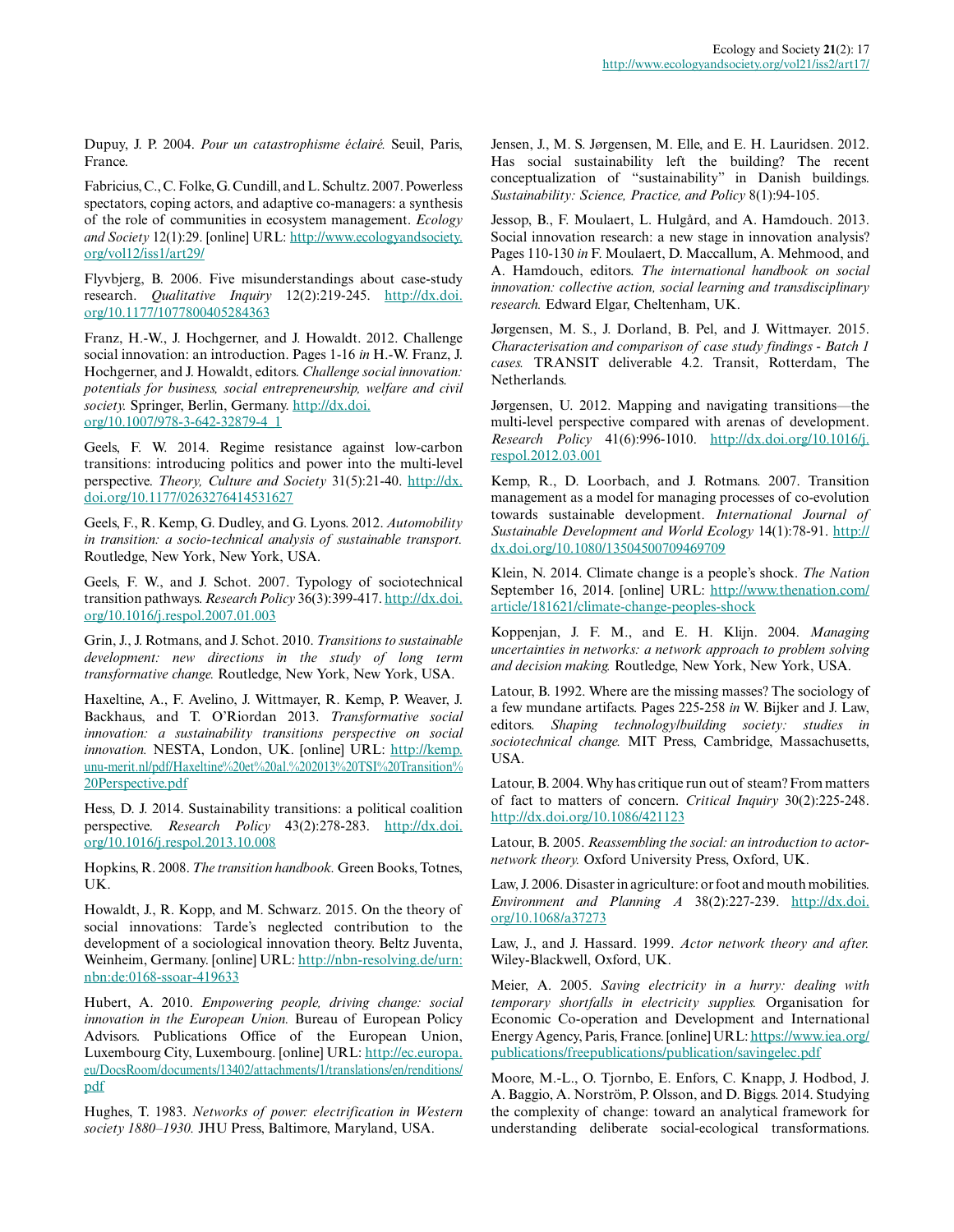*Ecology and Society* 19(4):54. [http://dx.doi.org/10.5751/](http://dx.doi.org/10.5751/es-06966-190454) [es-06966-190454](http://dx.doi.org/10.5751/es-06966-190454) 

Moore, M.-L., and F. Westley. 2011. Surmountable chasms: networks and social innovation for resilient systems. *Ecology and Society* 16(1):5. [online] URL: [http://www.ecologyandsociety.](http://www.ecologyandsociety.org/vol16/iss1/art5) [org/vol16/iss1/art5](http://www.ecologyandsociety.org/vol16/iss1/art5)

Moore, M.-L., F. R. Westley, O. Tjornbo, and C. Holroyd. 2012. The loop, the lens, and the lesson: using resilience theory to examine public policy and social innovation. Pages 89-113 *in* A. Nicholls and A. Murdock, editors. *Social innovation: blurring boundaries to reconfigure markets.* Palgrave Macmillan, Basingstoke, UK. <http://dx.doi.org/10.1057/9780230367098.0010>

Moulaert, F., D. Maccallum, A. Mehmood, and A. Hamdouch, editors. 2013. *The international handbook on social innovation: collective action, social learning and transdisciplinary research.* Edward Elgar, Cheltenham, UK.

Mulgan, G., S. Tucker, R. Ali, and B. Sanders. 2007. *Social innovation: what it is, why it matters and how it can be accelerated.* Saïd Business School, University of Oxford, Oxford, UK. [online] URL: [http://eureka.sbs.ox.ac.uk/761/1/Social\\_Innovation.pdf](http://eureka.sbs.ox.ac.uk/761/1/Social_Innovation.pdf)

Nicholls, A., and A. Murdock, editors. 2012. *Social innovation: blurring boundaries to reconfigure markets.* Palgrave Macmillan, Basingstoke, UK.

Pasquier, S. B. 2011. *Saving electricity in a hurry: update 2011.* International Energy Agency, Paris, France. [online] URL: [https://www.iea.org/publications/freepublications/publication/](https://www.iea.org/publications/freepublications/publication/Saving_Electricity.pdf) [Saving\\_Electricity.pdf](https://www.iea.org/publications/freepublications/publication/Saving_Electricity.pdf)

Pel, B. 2016. Interactive metal fatigue: a conceptual contribution to social critique in mobilities research. *Mobilities, in press.* [http://](http://dx.doi.org/10.1080/17450101.2014.942101) [dx.doi.org/10.1080/17450101.2014.942101](http://dx.doi.org/10.1080/17450101.2014.942101) 

Pel, B., and T. Bauler. 2014. *The institutionalization of social innovation: between transformation and capture.* TRANSIT Working Paper 2. TRANSIT, Rotterdam, The Netherlands. [online] URL: [http://www.transitsocialinnovation.eu/content/](http://www.transitsocialinnovation.eu/content/original/Book%20covers/Local%20PDFs/179%20TRANSIT_WorkingPaper2_Governance_Pel141015.pdf) [original/Book%20covers/](http://www.transitsocialinnovation.eu/content/original/Book%20covers/Local%20PDFs/179%20TRANSIT_WorkingPaper2_Governance_Pel141015.pdf)

[Local%20PDFs/179%20TRANSIT\\_WorkingPaper2\\_Governan](http://www.transitsocialinnovation.eu/content/original/Book%20covers/Local%20PDFs/179%20TRANSIT_WorkingPaper2_Governance_Pel141015.pdf)[ce\\_Pel141015.pdf](http://www.transitsocialinnovation.eu/content/original/Book%20covers/Local%20PDFs/179%20TRANSIT_WorkingPaper2_Governance_Pel141015.pdf)

Pollitt, M. G. 2012. The role of policy in energy transitions: lessons from the energy liberalisation era. *Energy Policy* 50:128-137. <http://dx.doi.org/10.1016/j.enpol.2012.03.004>

Rammert, W. 2010. Die innovationen der gesellschaft. Pages 21-51 *in* J. Howaldt and H. Jacobsen, editors. *Soziale innovation: auf dem Weg zu einem postindustriellen Innovationsparadigma.* VS Verlag für Sozialwissenschaften, Wiesbaden, Germany. [http://dx.](http://dx.doi.org/10.1007/978-3-531-92469-4_2) [doi.org/10.1007/978-3-531-92469-4\\_2](http://dx.doi.org/10.1007/978-3-531-92469-4_2)

Rip, A. 2006. A co-evolutionary approach to reflexive governance–and its ironies. Pages 82-100 *in* J. P. Voß and D. Bauknecht, editors. *Reflexive governance for sustainable development.* Edward Elgar, Cheltenham, UK.

Scharpf, F. W. 1997. *Games real actors play: actor-centered institutionalism in policy research.* Westview Press, Boulder, Colorado, USA.

Scheffer, M., and F. R. Westley. 2007. The evolutionary basis of rigidity: locks in cells, minds, and society. *Ecology and Society* 12 (2):36. [online] URL: [http://www.ecologyandsociety.org/vol12/](http://www.ecologyandsociety.org/vol12/iss2/art36/) [iss2/art36/](http://www.ecologyandsociety.org/vol12/iss2/art36/) 

Schubert, C. 2014. *Social innovations. Highly reflexive and multireferential phenomena of today's innovation society? A report on analytical concepts and a social science initiative.* Technology Studies Working Papers TUTS-WP-2-2014. Technical University Berlin, Berlin, Germany. [online] URL: [http://nbn-resolving.de/](http://nbn-resolving.de/urn:nbn:de:0168-ssoar-385848) [urn:nbn:de:0168-ssoar-385848](http://nbn-resolving.de/urn:nbn:de:0168-ssoar-385848)

Scott-Cato, M., and J. Hillier. 2010. How could we study climaterelated social innovation? Applying Deleuzean philosophy to Transition Towns. *Environmental Politics* 19(6):869-887. [http://](http://dx.doi.org/10.1080/09644016.2010.518677) [dx.doi.org/10.1080/09644016.2010.518677](http://dx.doi.org/10.1080/09644016.2010.518677) 

Seyfang, G., and N. Longhurst. 2013. Desperately seeking niches: grassroots innovations and niche development in the community currency field. *Global Environmental Change* 23(5):881-891. <http://dx.doi.org/10.1016/j.gloenvcha.2013.02.007>

Sheller, M. 2012. The emergence of new cultures of mobility: stability, openings and prospects. Pages 180-202 *in* F. Geels, R. Kemp, G. Dudley, and G. Lyons. *Automobility in transition: a socio-technical analysis of sustainable transport.* Routledge, New York, New York, USA.

Smith, A., T. Hargreaves, S. Hielscher, M. Martiskainen, and G. Seyfang. 2016. Making the most of community energies: three perspectives on grassroots innovation. *Environment and Planning A, in press.* <http://dx.doi.org/10.1177/0308518X15597908>

Smith, A., and A. Stirling. 2010. The politics of social-ecological resilience and sustainable socio-technical transitions. *Ecology and Society* 15(1):11. [online] URL: [http://www.ecologyandsociety.](http://www.ecologyandsociety.org/vol15/iss1/art11/) [org/vol15/iss1/art11/](http://www.ecologyandsociety.org/vol15/iss1/art11/)

SPF Economy. 2015. *Plan de délestage en cas de pénurie d'électricité.* SPF Economie, Brussels, Belgium. [online] URL: [http://economie.fgov.be/fr/penurie\\_electricite/plan-delestage/](http://economie.fgov.be/fr/penurie_electricite/plan-delestage/)

Stirling, A. 2011. Pluralising progress: from integrative transitions to transformative diversity. *Environmental Innovation and Societal Transitions* 1(1):82-88.<http://dx.doi.org/10.1016/j.eist.2011.03.005>

Strengers, Y. 2013. *Smart energy technologies in everyday life: smart utopia?* Palgrave Macmillan, New York, New York, USA. <http://dx.doi.org/10.1057/9781137267054>

Summerton, J. 1994. *Changing large technical systems.* Westview Press, Boulder, Colorado, USA.

Swyngedouw, E. 2005. Governance innovation and the citizen: the Janus face of governance-beyond-the-State. *Urban Studies* 42 (11):1991-2006.<http://dx.doi.org/10.1080/00420980500279869>

Tyfield, D., J. Jin, and T. Rooker. 2010. *Game-changing China: lessons from China about disruptive low carbon innovation.* NESTA, London, UK. [online] URL: [http://eprints.lancs.ac.](http://eprints.lancs.ac.uk/40880/1/Game-Changing-China-v6.pdf) [uk/40880/1/Game-Changing-China-v6.pdf](http://eprints.lancs.ac.uk/40880/1/Game-Changing-China-v6.pdf)

Unger, R. M. 1987. *False necessity: anti-necessitarian social theory in the service of radical democracy.* Cambridge University Press, Cambridge, UK.